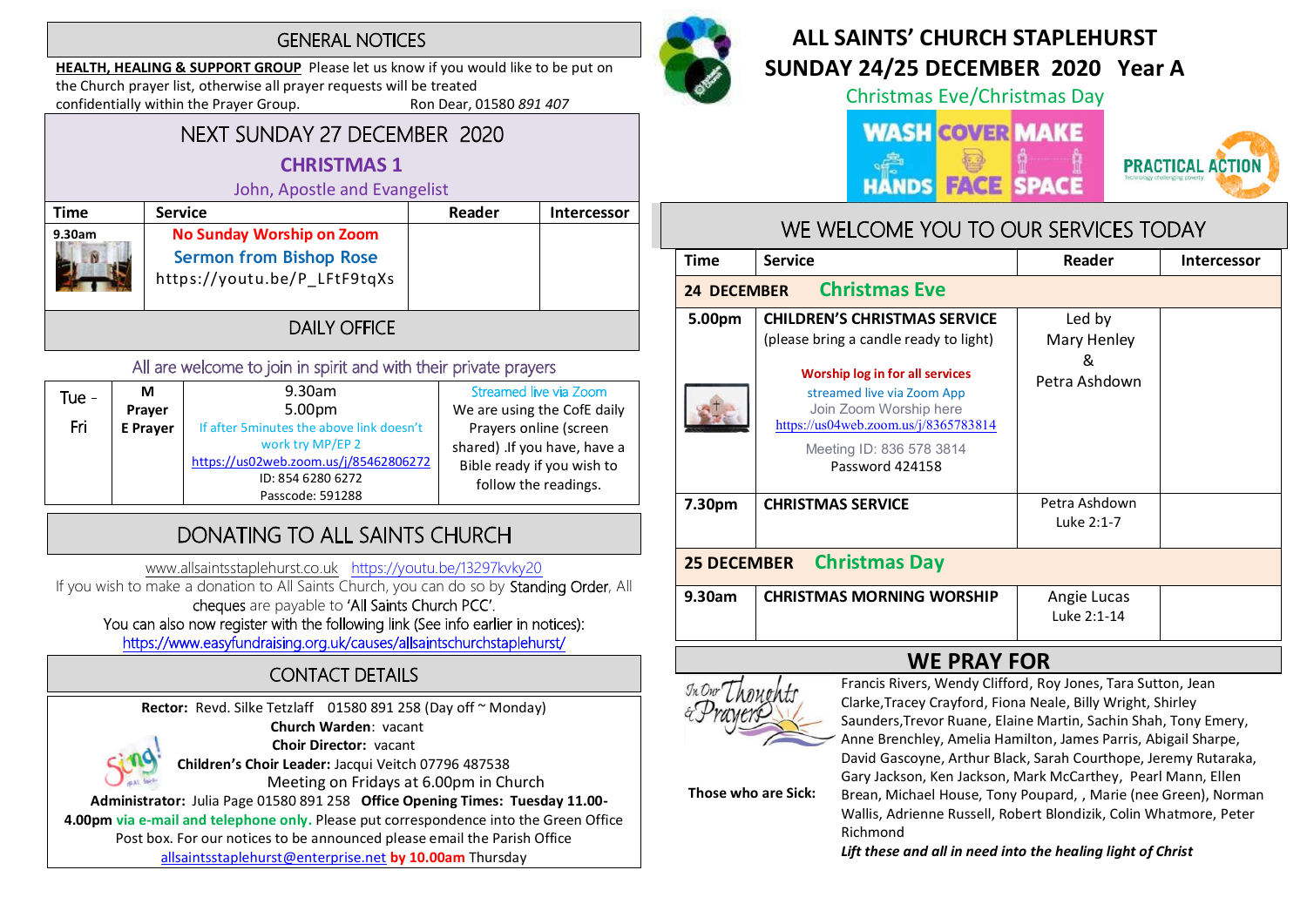| <b>Home Communion:</b>    |                  | Ron Dear, Dorothy Hegarty, Valerie Simpson, Jane Scarff AB/ST |          |         |          |          |
|---------------------------|------------------|---------------------------------------------------------------|----------|---------|----------|----------|
|                           |                  | Barbara Chrimes.                                              |          |         |          |          |
| Abbotsleigh:              |                  | HC 1 Wed/month 11.00am for inform. speak to                   |          |         |          | ST/MT    |
| <b>Staplehurst Manor:</b> |                  | HC 2/4 Wed/month 11.30am for inform. speak to                 |          |         |          | MH/ST    |
| <b>Iden Manor:</b>        |                  | HC 2 Tue/month 3.45pm for inform. speak to                    |          |         |          | MT/ST    |
| ~Weekly Study Bible       |                  | Bib.Stu. Mo/weekly 11.00am for inform. speak to               |          |         |          | MT/CH    |
| <b>Sobell Lodge:</b>      |                  | Cof.Mo 1 Fri/month                                            | 10.30am  |         | speak to | SK/ST    |
|                           | Larchmere        | HC Delphine Wass,                                             |          |         | speak to | ST/MT/MH |
| <b>Maidstone Home</b>     |                  | Des Liddecoat (Cedardale Residential, Queen Road, Maidstone,  |          |         |          |          |
|                           |                  | ME16 0HX, 01622 752117)                                       |          |         |          | LF       |
| Those who have died:      |                  |                                                               |          |         |          |          |
|                           | <b>Baptisms:</b> | <b>Frankie Dorkings</b>                                       | Sun 2021 | 12.00pm |          | (ST)     |
|                           |                  | Charles Nolan                                                 | Sun Tbc. | 12.00pm |          | (ST)     |
|                           |                  | Jacques Nolan                                                 | Sun Tbc. | 12.00pm |          | (ST)     |
|                           |                  | Danny Harris                                                  | Sun Tbc. | 12.00pm |          | (MT)     |
|                           |                  | <b>Esther Harris</b>                                          | Sun Tbc. | 12.00pm |          | (MT)     |
|                           | <b>Weddings:</b> |                                                               |          |         |          |          |
| April                     | 2021             | Simon COLE & Fenella WOOD                                     |          |         |          | (ST)     |
| 10 July                   | 2021             | Joshua WITHAM & Jessica DUNN<br>(ST)                          |          |         |          |          |
| 14 Aug                    | 2021             | Catherine COALES & Marco VINAGRE<br>(ST)                      |          |         |          |          |

# **DATES FOR YOUR DIARY**

| <b>DECEMBER</b> |    |                           |                                                                               |       |
|-----------------|----|---------------------------|-------------------------------------------------------------------------------|-------|
| Date            |    | <b>Time</b>               | What                                                                          | Where |
| Thu             | 24 | 5.00pm                    | <b>Children's Christmas Service</b><br>(please bring a candle ready to light) | Zoom  |
|                 |    | 7.30pm                    | <b>Christmas Service</b>                                                      | Zoom  |
|                 |    | 9.30pm                    | <b>Midnight Mass with Holy Communion</b><br><b>Cancelled</b>                  |       |
| Fri             | 25 | $9.30$ am                 | <b>Christmas Morning Worship</b>                                              | Zoom  |
|                 |    | 10.30 am                  | <b>Christmas Day Holy Communion</b><br><b>Cancelled</b>                       |       |
| Sun             | 27 | <b>Bsp.Rose</b><br>Sermon | <b>NO ZOOM SERVICE</b>                                                        |       |

#### SUNDAY WORSHIP

Bishop Rose is encouraging local church leaders to take 27 December as a day of rest this year - and therefore not to hold any live in-person or online worship services. For those who'd like to offer pre-recorded service, Bishop Rose's monthly sermon is available to download via the link below (in text, audio and video formats): Download the sermon here

## CHARITY NEWS



#### HARD PLASTIC LIDS

Thank you to everyone who has continued to save clean hard plastic lids.....and all who will start now. Please either keep them until restrictions at church are lifted or drop them off to 41,

Hanmer Way. You do not need to wait until you have a bag full. The lids go to Lush in Maidstone who have them recycled into children's playgrounds, or into containers for their products.

Social Responsibility Committee

#### REMINDER RE CHARITY ENVELOPES



Charity donations can be given at any time and should be placed in a PLAIN envelope marked CHARITY and put in the wall safe in Church or delivered to Caroline Highwood or Audrey Bullock.

Please put any money you wish to give to CHARITY on CHARITY SUNDAY in a BLUE ENVELOPE and write FOR CHARITY on the outside. You do not need to fill in all the details unless you wish to gift aid your donation.

ORANGE ENVELOPES are used for REGULAR MONTHLY CHARITABLE GIVING. These may be put in the plate on any Sunday in the month. Tony Henley or Caroline Highwood are able to supply these.

LOOSE MONEY in the collection plate on Charity Sunday, and Blue Envelopes NOT marked "For Charity" will go to the Church.

White weekly offering envelopes continue as usual. Thank you, Charity Committee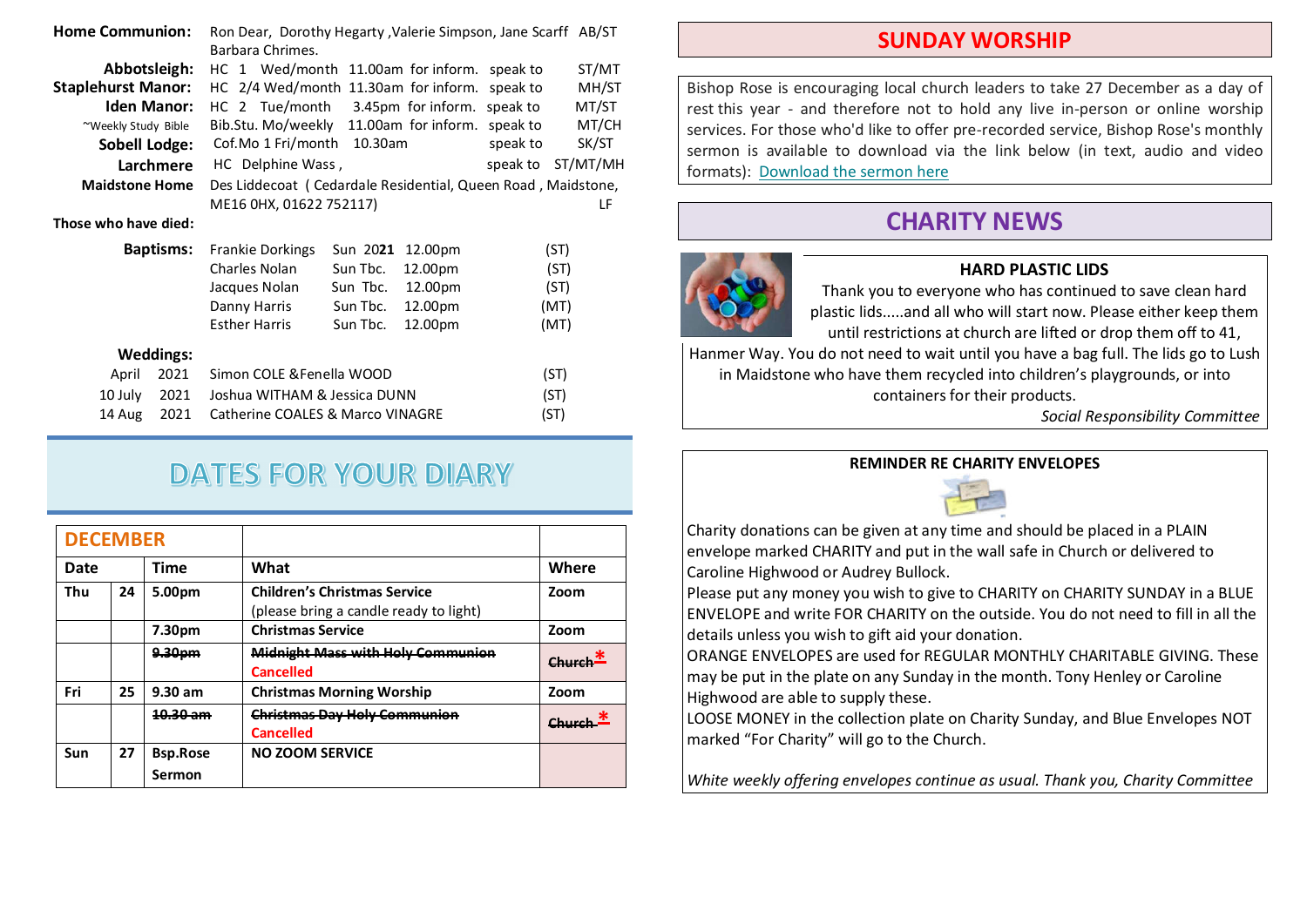## FUN'D RAISING

Given that with the latest lockdown many of us will be purchasing Christmas presents online please would you remember to take a look and see if you could use Easy Fundraiser?

This supports the church at no additional cost to yourself when you purchase through the Easy Fundraising site.

If you have not used Easy Fundraising before, by clicking on the link the church will receive an additional £5 introductory bonus.

Just to reassure you nobody will know who buys what! The Parish Office gets e-mailed when funds get paid into our church account and how much has been transferred. This happens quarterly

### **RAISED £46.29 IN NOVEMBER**



Please support All Saints Church Staplehurst. i You can raise FREE donations when you use easyfundraising to shop with 4,000 shops and sites, including

# ALL SUPERMARKETS

eBay, Argos, John Lewis & Partners, Boots, M&S, and many more.

easyfundraising feel good shopping IT ONLY TAKES A MOMENT TO GET STARTED. Sign-up here using our unique link by clicking on now:

Hold the cursor over the link and press 'ctrl' and right click on your mouse https://www.easyfundraising.org.uk/causes/allsaintschurchstaplehurst

# The Rectory Stall is expanding

I am now running a full store of all sorts. Andrew Brady is so kind to put items on the website is well.

People have been very generous and I have sold a lot of items already. Of course all in aid of All Saints Church.

I am doing a delivery service. Just let me know what you would like and I put together a box with the items.

In terms of books, you let me know what you would like to read and I deliver a box of 20 books (£0.50 each) and you take what you would like to read and I pick up the rest. The books I have been given are like new.

There is no pressure to buy until you have seen the items and have decided. Once you finished looking at everything let me know when to pick the box up again. You leave the box outside your house and I take it away.

Have a look at the website, but I have also attached some items for quick reference. All items are a real bargain and in real life you would have pay much more for it, but times are difficult and I try to make life a bit easier and cheer you up.

If you are after anything specific, please ask. I have boxes full of items not listed yet as I am first and foremost a priest leading worship and need to prepare for it!  $\odot$  .

I look forward to your orders, Silke